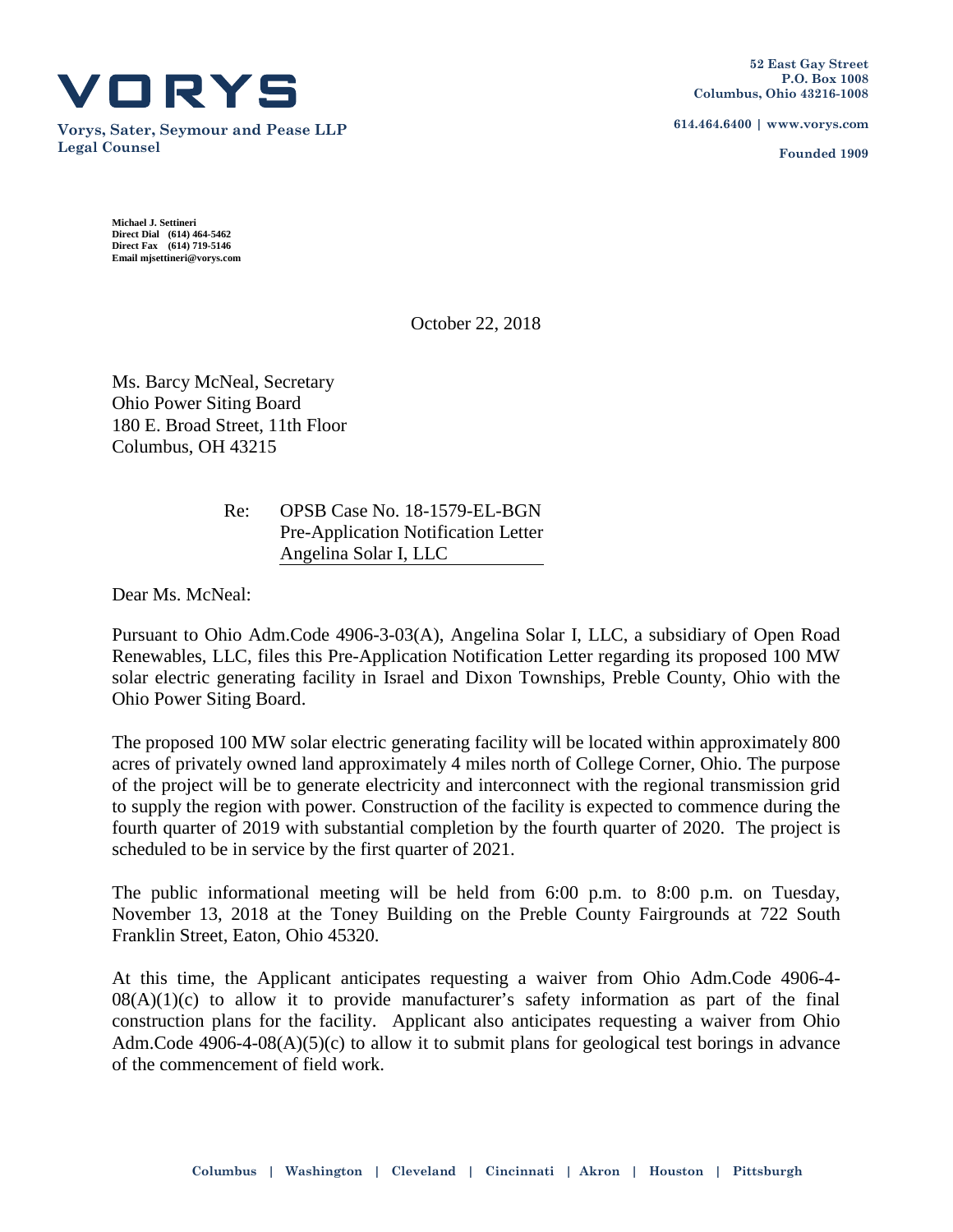

Ms. Barcy McNeal, Secretary October 22, 2018 Page 2

Please contact me at 614-464-5462 or Doug Herling, Director of Business Development for Open Road Renewables, at 512-524-1195 with any questions.

Very truly yours,

/s/ Michael J. Settineri

Michael J. Settineri